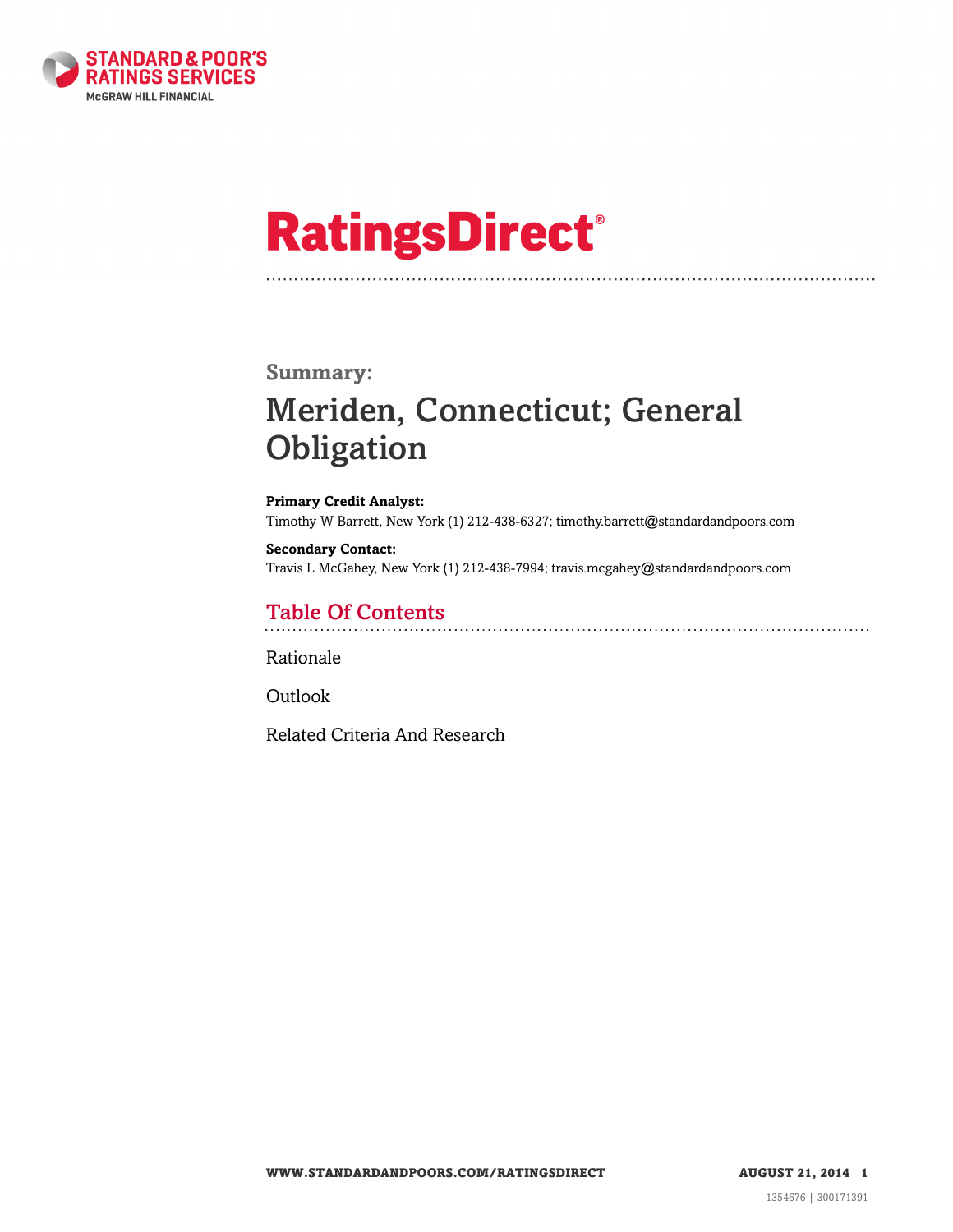# **Summary:** Meriden, Connecticut; General Obligation

| <b>Credit Profile</b>                                    |           |            |
|----------------------------------------------------------|-----------|------------|
| US\$50.305 mil GO bnds Iss ser 2014 LOT A due 09/01/2035 |           |            |
| Long Term Rating                                         | AA/Stable | <b>New</b> |
| US\$3.494 mil GO bnds Iss ser 2014 LOT B due 09/01/2024  |           |            |
| Long Term Rating                                         | AA/Stable | New        |
| Meriden GO                                               |           |            |
| Long Term Rating                                         | AA/Stable | Upgraded   |

# <span id="page-1-0"></span>Rationale

Standard & Poor's Ratings Services raised its rating on Meriden, Conn.'s general obligation (GO) debt one notch to 'AA' from 'AA-' based on Standard & Poor's local GO criteria, published Sept. 12, 2013, on RatingsDirect. The outlook is stable.

Standard & Poor's also assigned its 'AA' rating and stable outlook to Meriden's series 2014 lot A and lot B GO bonds.

The city's full-faith-and-credit-GO pledge secures the bonds. We understand officials intend to use bond proceeds to finance capital projects around the city.

The rating reflects our opinion of the following factors for the city, specifically its:

- Strong economy that participates in the Hartford-West Hartford-East Hartford and New Haven-Milford metropolitan statistical areas (MSAs),
- Adequate budgetary flexibility with fiscal 2013 audited available reserves of 8% of governmental expenditures,
- Strong budgetary performance with a projected operating surplus for fiscal 2014,
- Very strong liquidity due to the city's strong access to external liquidity and very strong cash,
- Very strong management conditions with "strong" financial management policies and practices under our Financial Management Assessment (FMA) methodology, and
- Adequate debt and contingent liabilities due mostly to net direct debt of 625% of revenue and overall net debt equal to a moderate 3.1% of total market value.

#### Strong economy

We view Meriden's economic profile as strong. Meriden, with a population estimate of 60,838, is a suburban municipality in New Haven County with a land area of 24 square miles, midway between New Haven and Hartford. We recognize the city has recently launched a number of economic development and redevelopment projects focused on expanding and revitalizing its downtown area, the largest of which centers on a rail project. The city is also proactive in economic development, and it provides various tax incentives to companies and property owners in its enterprise and information technology zones. In an attempt to expand and retain its manufacturing base, Meriden offers financing incentives to manufacturers for real estate acquisition or improvements. The employment base is very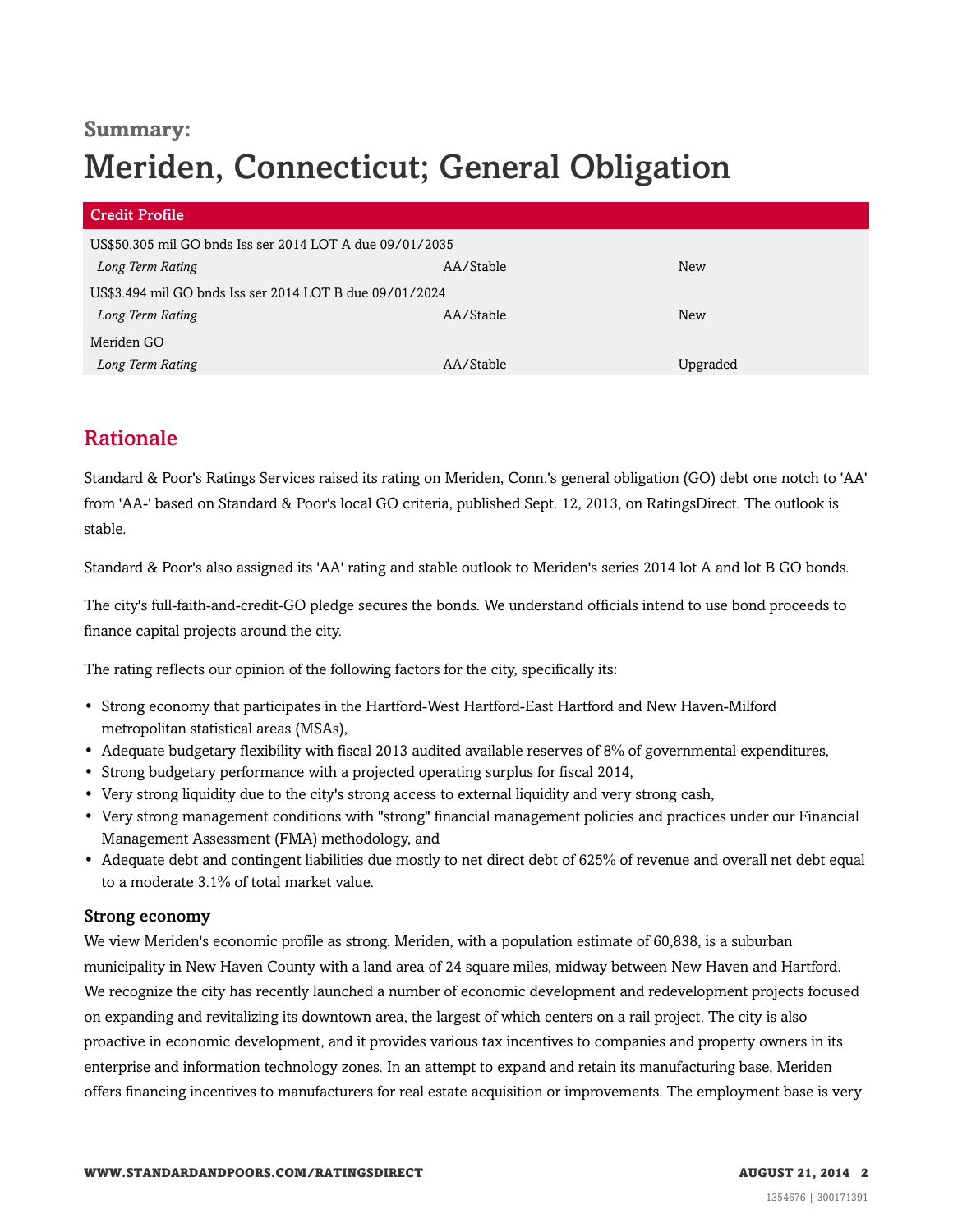diverse with the 10 leading taxpayers accounting for 8.5% of total assessed value (AV). Approximately 25% of employment opportunities are in education, health care, and services while 15% remains in manufacturing and 12% in retail trade. Leading employers include MidState Medical Center, Canberra Industries (a radiation detector manufacturer), and Cox Communications.

As the economy continues to improve, unemployment has decreased to 7.1% in June 2014, which still trailed the national level of 6.3%. The city benefits from its participation in the broad and diverse Hartford-West Hartford-East Hartford MSA and the New Haven-Milford MSA, contributing to wealth and income we consider strong. Projected per capita effective buying income is 97% of the national level. In fiscal 2012, Meriden underwent a property revaluation that increased AV to \$3.2 billion in fiscal 2013 and market value to \$4.6 billion, or \$76,244 per capita, a level we view as strong.

#### Adequate budgetary flexibility

We view budgetary flexibility as adequate. Meriden has a history of maintaining, in our view, adequate available fund balances. At fiscal year-end 2013, available funds were 8% of expenditures. With an expected surplus in fiscal 2014, city projections have available fund balance increasing to, what we consider, a strong 8.9% of expenditures.

#### Strong budgetary performance

In our view, budgetary performance is strong. Besides a planned reserve drawdown in fiscal 2012, Meriden has achieved surpluses in eight of the past nine fiscal years. It ended fiscal 2013 with a \$241,000 general fund surplus and an available fund balance of \$15.7 million. Unaudited fiscal 2014 results indicate Meriden will achieve a surplus of \$426,000, increasing available fund balance to \$16.2 million, or, in our opinion, a strong 8.9% of expenditures. Meriden is budgeting to break even in fiscal 2015, maintaining a stable available fund balance. Management indicates it expects to raise the tax millage to 35.73 mills in fiscal 2015 from 34.99 mills in fiscal 2014. In fiscal 2013, property taxes generated 47.8% of revenue and government sources accounted for 46.2%.

#### Very strong liquidity

In our view, Meriden maintains very strong liquidity, providing, what we consider, adequate cash to cover debt service and expenditures. Total available cash is 22.8% of total governmental funds expenditures, and debt service is nearly 460%. We believe Meriden has strong access to external liquidity because it has issued GO debt in the past. City officials report no significant issues with tax appeals, and collections have been what we consider strong at more than 97% over the past five years. Officials also report cash levels are relatively stable throughout the course of the fiscal year, and we understand the city does not borrow for cash flow purposes.

#### Very strong management practices

In our opinion, Meriden's management practices are very strong with "strong" financial management practices under our FMA methodology, indicating practices are strong, well embedded, and likely sustainable.

#### Adequate debt and contingent liabilities profile

We view Meriden's overall net debt profile as adequate with fiscal 2013 debt service of 5% of total governmental funds expenditures and net direct debt of 62.5% of total governmental funds revenue. We consider principal debt amortization above average with officials planning to retire 57.3% over 10 years. Overall net debt equals 3.1% of market value, a level we consider moderate. Meriden administers three defined-benefit public employee retirement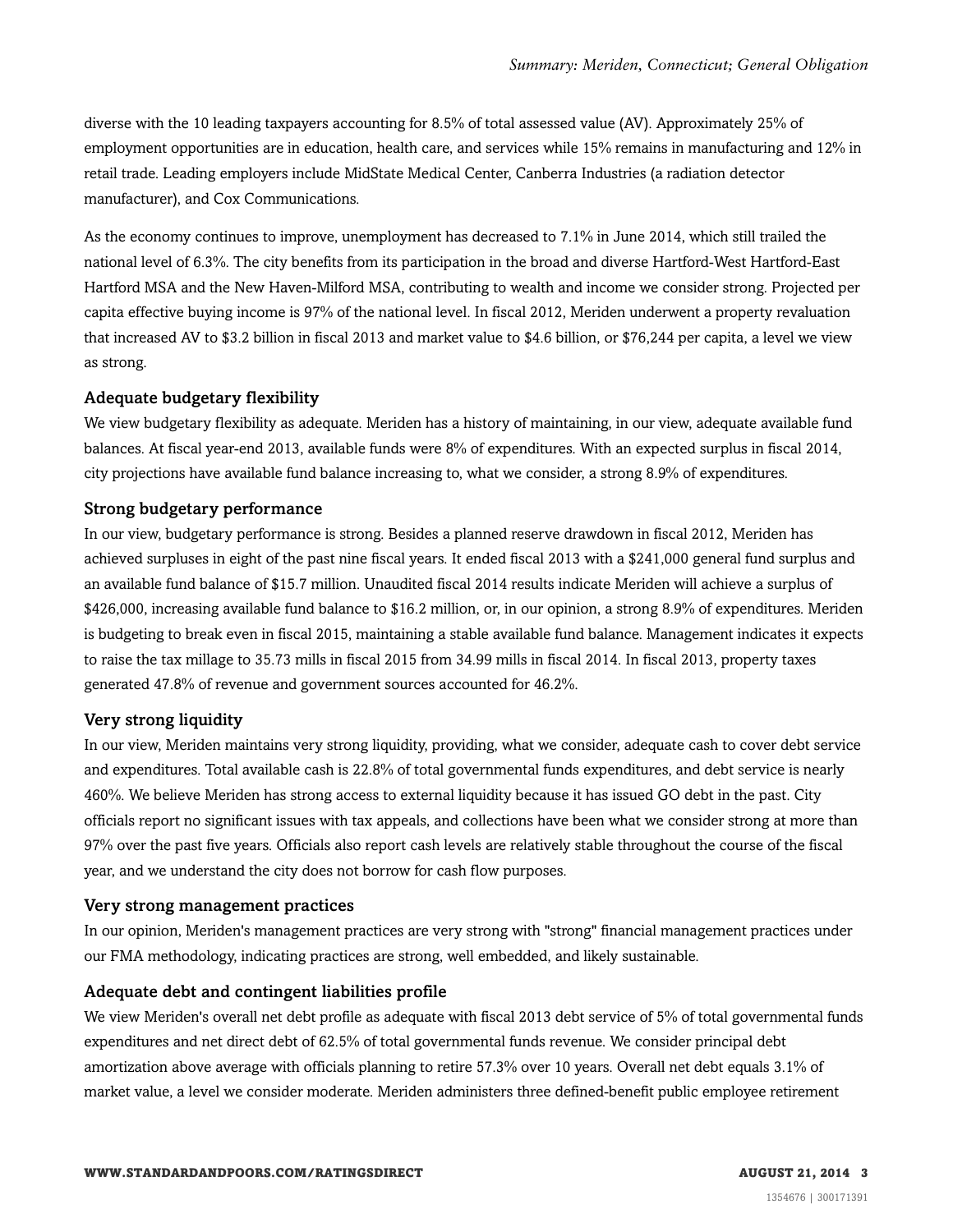system plans: the employees' retirement plan, the police pension plan, and the firefighters' pension plan. We understand the city funded each plan at 100% of the annual required contribution in fiscal 2013. Meriden also provides other postemployment benefits (OPEB), the funding of which the city shares with employees and retired beneficiaries. The city established an OPEB trust in fiscal 2009 with a \$500,000 general fund contribution. Management expects to 100% fund the OPEB actuarial accrued liability of \$70 million at the next valuation. The combined pension and OPEB cost represented 6.2% of total governmental expenditures in fiscal 2013.

#### Very strong Institutional Framework

<span id="page-3-0"></span>We consider the Institutional Framework score for Connecticut cities very strong.

# Outlook

The stable outlook reflects Standard & Poor's opinion of Meriden's access to the broad and diverse economies of Hartford and New Haven; very strong liquidity; and strong history of budgetary surpluses, evidenced by "strong" financial management policies and practices. We expect Meriden to maintain its reserves and record of budgetary surpluses. We do not expect to change the rating further within the two-year outlook period. If budget pressure were to occur, resulting in decreased reserves or liquidity, however, we could lower the rating.

# <span id="page-3-1"></span>Related Criteria And Research

#### Related Criteria

- USPF Criteria: Local Government GO Ratings Methodology And Assumptions, Sept. 12, 2013
- USPF Criteria: Financial Management Assessment, June 27, 2006
- USPF Criteria: Debt Statement Analysis, Aug. 22, 2006

#### Related Research

- U.S. State And Local Government Credit Conditions Forecast, July 8, 2014
- S&P Public Finance Local GO Criteria: How We Adjust Data For Analytic Consistency, Sept. 12, 2013
- Institutional Framework Overview: Connecticut Local Governments

Complete ratings information is available to subscribers of RatingsDirect at www.globalcreditportal.com. All ratings affected by this rating action can be found on Standard & Poor's public Web site at www.standardandpoors.com. Use the Ratings search box located in the left column.